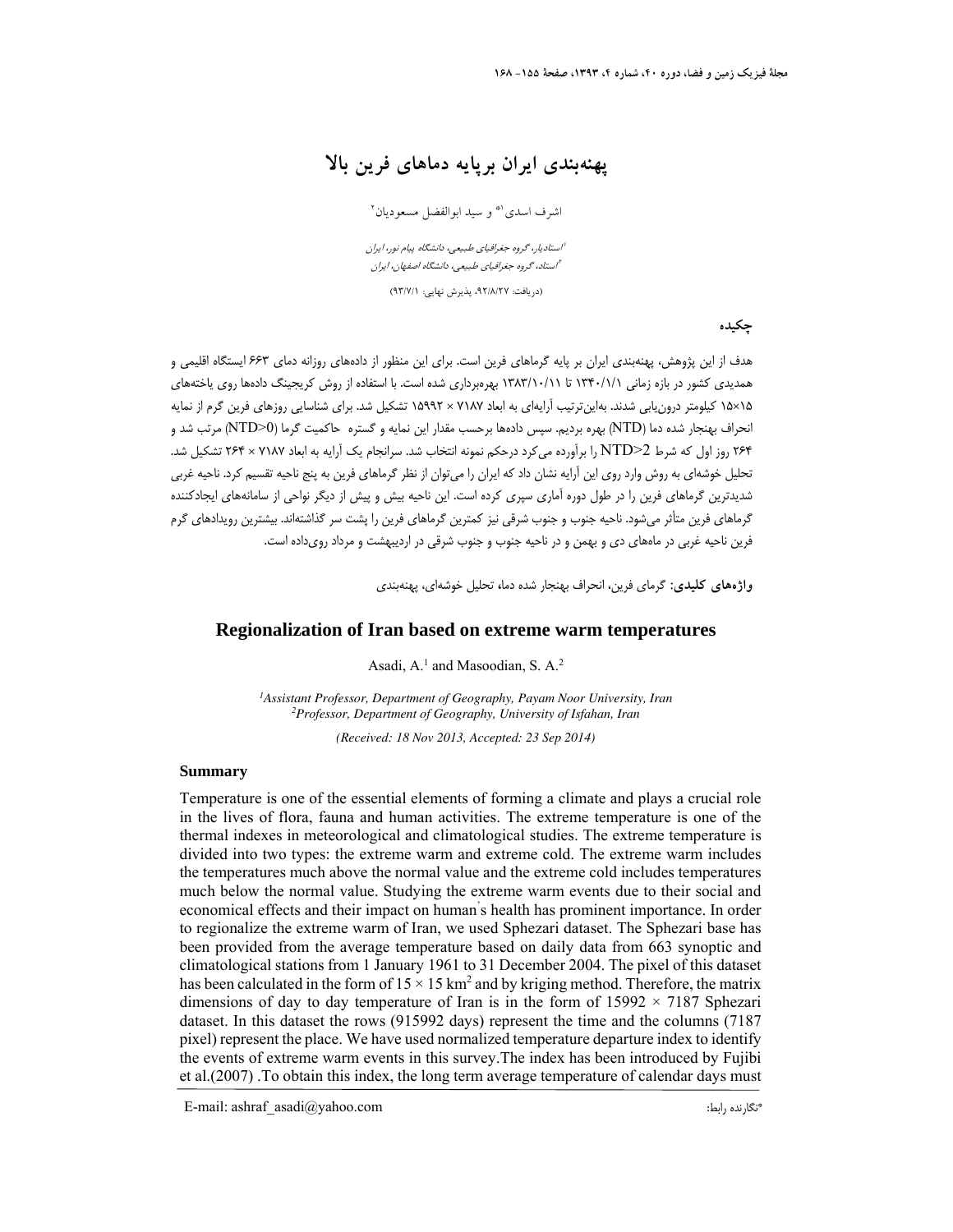first be calculated.

The thermal amounts of 44 years are averaged to calculate the long term mean temperature of the given days. To avoid the existing noise in the daily mean temperature,the nine-day running average was applied three times in order to filter out day-to-day irregularities. After carrying out this phases, temperature departure  $(\Delta T)$  of each of the 15992 days is investigated in the long term mean of the same day. Thus, it is necessary that the amount of the absolute temperature departure becomes standardized by the averages of  $\Delta T$ . In this way, the amount of temperature departure in different times of a geographical point and different spatials in a particular time can be compared to each other. As an index of day-to-day variability, the variance of  $\Delta T$  in the 31 days centered on each calendar day was calculated as  $\sigma^2$  Then the moving mean of nine days  $\sigma^2$  in three times will be conducted to dimnish the noise. Then normalized temperature departure (NTD) indexed with  $x*$  symbol was calculated. This index was calculated for 7187 pixels, each pixel for 15992 days. Then, the index of location  $x^*$  was investigated over Iran and the percent area of Iran which had the amount of  $x \ge 2$  was determined. In this way, an index of 15992  $\times$  2 was obtained, indicating the greatness highest temperatures of Iran for the period of 1 Jan 1961 to 31 Dec 2004. This matrix was arranged according to the mean of NTD and area amount. The first 264 days was selected as the sample. Whereas the temperature was in over of Iran, at least, 2 standard deviation more than its long term mean  $(x \ge 2)$  and a large area was warmmer of Iran. The NTD of 7187 pixels in the selected 264 days was classified using the cluster analysis technique and agglomeration based on the entered method. Results of this research showed that according to the extreme warm events, Iran can be classified into five distinctive regions.The most important characteristics of the extreme warm events in Iran are as follow: Most of the extreme warm events of Iran have occurred in winter and autumn days. The maximum warm events of Iran has occurred in west and southwest of Iran, specially, in recent years. NTD is one degree above the other areas. The setting of this region with the maximum rate of the NTD index shows that the systems creating the extreme warm events was entered from west and southwest of Iran ; thus there are regions was influenced more and prior to the other regions. The highest spatial standard deviation belongs to these regions. It means that these regions have little spatial similarity from the viewpoint of the NTD index. It means that the extreme warm events creating systems donot attack this region equally. Some regions are influenced more and some less than others by these systems.

Maximum temporal standard deviation belongs to northern and western regions. This means that events of the extreme warm events happen in these regions in some months. Therefore the systems creating the extreme warm events in these regions are activated in part of the year. The least temporal standard deviation belongs to the northeastern region and the least spatial standard deviation belongs to south and southeast regions.

#### **Keyword**: Extreme warm events, Normalized temperature departure, Cluster analysis, Regionalization

**1 مقدمه** 

معمول خود بسيار بالاتر يا پايينتر رود دماي فرين ناميده ميشود. دماي فرين به دو دسته گرماهاي فرين و سرماهاي فرين تقسيم ميشود.گرماهاي فرين شامل دماهاي بسيار بالاتر از حد معمول و سرماهاي فرين دماهاي بسياركمتر از

دما يكي از عامل&اي اصلي شكل گيري اقليم است و نقشي اساسي در زندگي گياهي وجانوري و فعاليتهاي انساني ايفا ميكند. دماي فرين يكي از شاخصهاي دمايي مورد بررسي درهواشناسي واقليمشناسي است. هرگاهدما از حد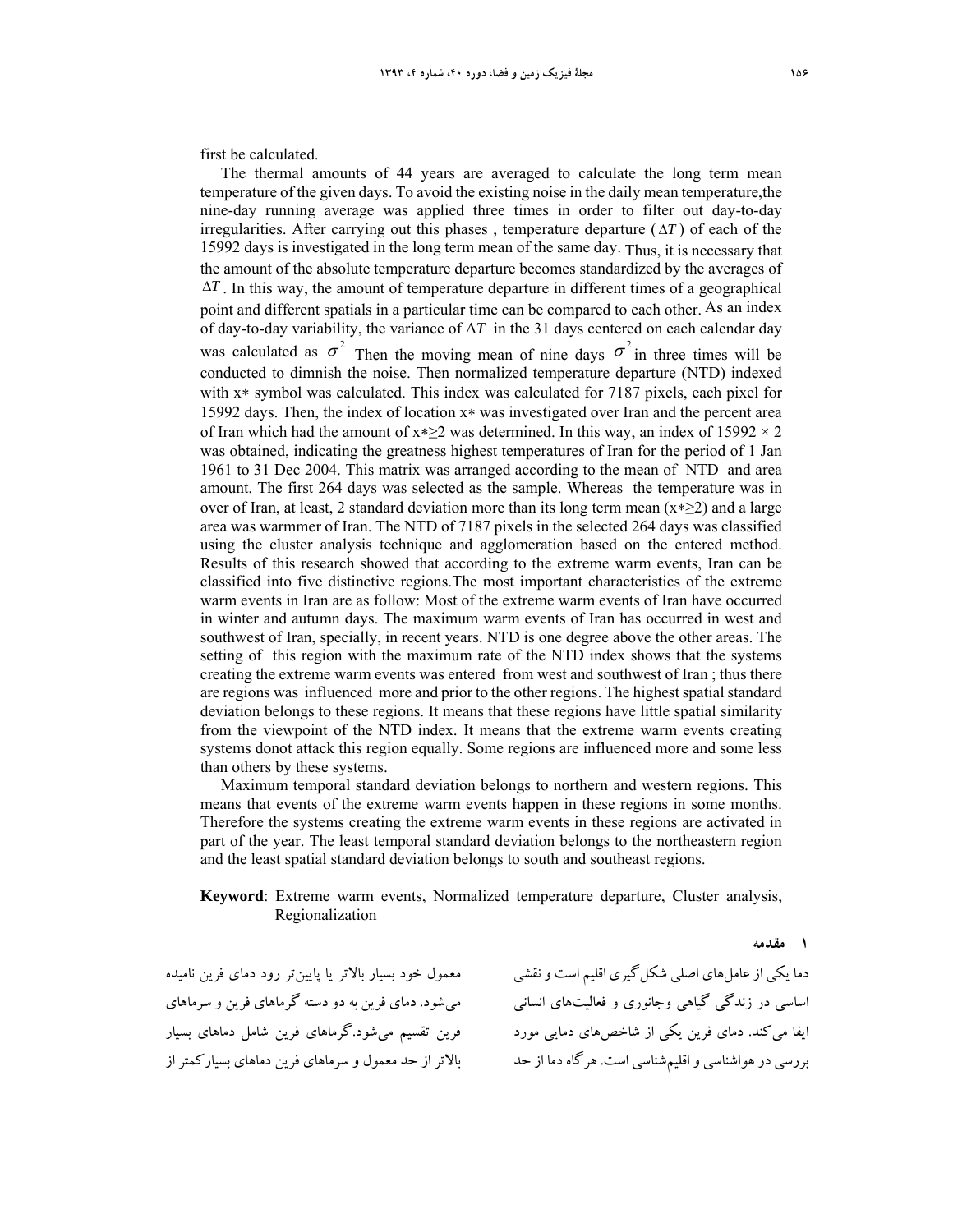حد معمول است. بررسي گرماهاي فرين به علت اثرات اقتصادي و اجتماعي و نقش آن در سلامتي انسانها داراي اهميت بسيار است. وقوع گرماهاي فرين روي سلامتي انسانها، بهويژه سلامتي كودكان وكهنسالان، افزايش سكتههاي قلبي، سكتههاي مغزي، ذاتالريه، خطر از دست دادن آب بدن و ازدياد تقاضاي انرژي برق و افزايش تقاضاي آب براي فعاليتهاي كشاورزي، بهداشتي، شرب و مصارف خانگي تأثير بسزايي دارد ( نورته و همكاران، 2006 و شانگين و همكاران، 2006). البته تاثير گرماهاي فرين بر سلامتي انسانها و افزايش تقاضاي انرژي برق و آب در تابستانهاي مناطق گرم زمين ديده ميشود و ذكر اين نكته لازماست كه گرماهاي فرين در كشورماوبهويژه در سالهاي اخير همانگونه كه اين پژوهش نشان خواهد داد، بيشتر در فصول سرد سال روي ميدهد واثرات اقتصادي و طبيعي آن از جملهذوب زودهنگامبرف اهميت بيشتري دارد.

بررسي دماي ايران نشان داده است كه گذشته ازوجود چرخه در دماي كشور (عساكره، 1380) روند افزايشي دما دربرخي مناطق ديده ميشود(شيرغلامي وقهرمان، 1384؛ مسعوديان، 1384). گذشته از تغيير ويژگيهاي زماني، ويژگيهاي مكاني دما نيز دستخوش تغيير شده است. براي نمونه براتي و موسوي (۱۳۸۴) جابهجايي مكاني امواج گرم فصل زمستان ايران به سوي البرز و آذربايجان را گزارش كردهاند. با توجه به اينكه با هر درجه افزايش دما ارتفاع برفمرز حدود 160 متر افزايش مييابد (مسعوديان1382،) جابهجايي امواج گرم به سوي مناطق كوهستاني پيامدهاي آبشناختي زيانباري براي كشور خواهد داشت.

فعاليتهاي انسان ومحيط زيست به شدت از فرينهاي اقليمي و هوا تأثير ميپذيرند. آسيبپذيري جامعه نسبت به اثرات رخداد فرينهاي اقليمي، انگيزه شناسايي و بررسي آنها را بيشتر ميكند. تحقيقات فراواني روي دماهاي فرين به روشهاي گوناگون در جهان صورت گرفته است. در

گذشته روشهاي طبقهبندي اقليمي يا منطقهبنديهاي اقليمي متفاوتي عرضه شده است. دستكم دو رويكرد متفاوت طبقهبندي اقليمي وجود دارد. يكي طبقهبنديهاي سنتي مانند طبقهبندي اقليمي كوپن (1923)وتورنت وايت (1931) كه در آن نخست نوع اقليم با توجه به معيارها و آستانههاي از پيش گزيده شده مشخص ميشود و سپس براي هر منطقه كه دادهها به قدر كافي در دسترس باشد، طبقهبندي صورت ميگيرد. ديگري رويكرد طبقهبندي نوين است كه برخلاف رويكرد اول معيار طبقهبندي و آستانهها از پيش مشخص نيست بلكه بسته به هدف طبقهبندي معيارها و آستانهها به ياري روشهاي گوناگون دادهآمايي مشخص ميشود. روشهاي نوين طبقهبندي دانش اقليمشناسي را به دانشي كاربردي تبديل كرده است. به ياري اين روشها پژوهشهاي كاربردي زيادي در زمينههاي گوناگون صورت گرفته است.براي مثال ميتوان به طبقهبنديهاي صورت گرفته در جهان اشاره كرد. در شبه قاره هند گادگيل و جوشي (1983)، غرب افريقا آنياداك (١٩٨٧)، چين رونبرگ وو انگ (١٩٨٧) و ايالات متحد استينر(1965)، فاول (1992)و طبقهبندي دشتهاي شمالي ايالات متحد امريكا بانكرز و همكاران (1996).

براون و كاتاز (1993) به تحليل منطقهاي دماهاي فرين ايالات متحد امريكا پرداختند. بررسي آنها روشن ساخت كه ميتوان به لحاظ دماهاي فرين سرد و گرم منطقه را طبقهبندي كرد و آن را درحكم نمايهاي از تغيير اقليم در نظر گرفت. يوو و همكاران (2009) تغييرات دما و بارشهاي فرين حوضه يانگتسه در سده بيست و يكم را بررسي كردند. آنها از 7 شاخص دما و بارش فرين استفاده كردند و منطقه مورد بررسي را به زيرنواحي گوناگون بخش كردند. دايكسايت و چن (2010) دماهاي فرين مناطق كشاورزي جنوب استراليا (ويكتوريا) را پهنهبندي كردند. آنها نشان دادند كه در سال ۲۰۰۳، حدود ۵۸ درصد منطقه مورد بررسي در معرض خطر دماهاي فرين بالا و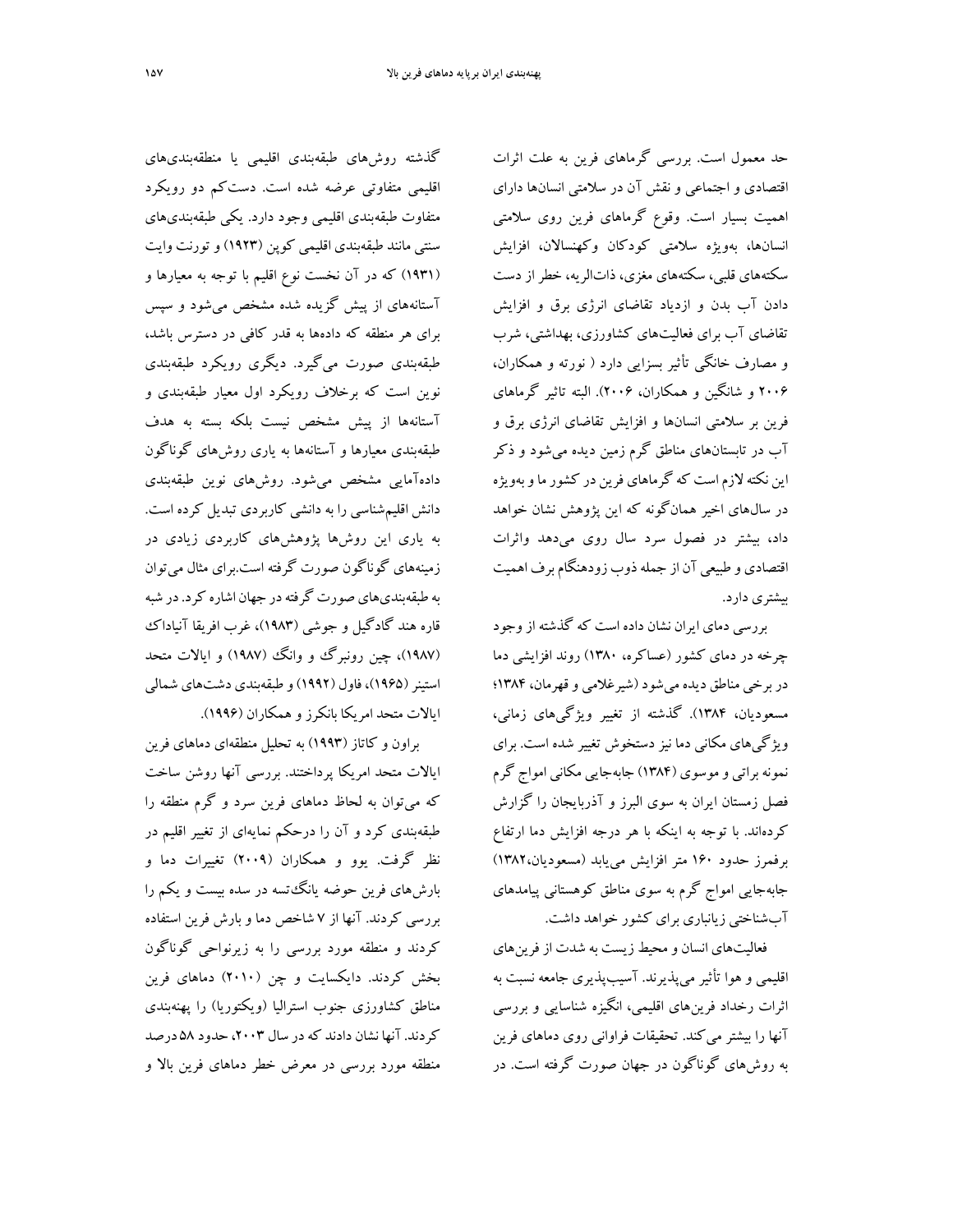حدود ٧٣ درصد منطقه تحت تأثير دماهاي فرين پايين بوده است. در حالي كه در سال ۲۰۰۴، حدود ۴۶ درصد منطقه درمعرض خطردماهاي فرين بالا و حدود 39 درصد منطقه تحتتأثيردماهاي فرين پايين بوده است.

يو و همكاران (2010)گرمايش اقليم مناطق شرق و مركزي فلات تبت را در ارتباط با تغييرات گردشهاي جوي بررسي كردند. آنها نخست به كمك روش تحليل مؤلفههاي مبنا (PCA (منطقه مورد بررسي را به لحاظ تغييرات دما به 4 زيرناحيه تقسيم كردند. سپس براي هركدام از نواحي تحليل روند فصلي و ماهانه دما را عملي ساختند. ديفنباوگ و همكاران (۲۰۰۶) تغييرات رخداد دما و بارش فرين را در ارتباط با تغييرات محور چرخش زمين در غرب امريكاي شمالي بررسي كردند. آنها هركدام از مناطق متفاوت اقليمي غرب امريكاي شمالي را بهطور جداگانه بررسي كردند. جين هو و همكاران (2008) ويژگيهاي رخداد دماهاي فرين شمال غرب چين را طي ۴۵ سال گذشته در ارتباط با گرمايش منطقهاي مورد بررسي قرار دادند. به علت اينكه منطقه شمالغرب چين منطقه وسيع و داراي عوارض و ناهمواري پيچيدهاي است، بنابراين تنوع اقليمي فراواني براي شناسايي ويژگيهاي رخداد دماهاي فرين منطقه شمالغرب چين ميتواند به كمك تابعهاي متعامد تجربي دوران يافته به پنج زيرناحيه رخداد فرين سرد و گرم تقسيم شود. آنها هر كدام از زيرناحيهها را به لحاظ ويژگيهاي دماهاي فرين سرد و گرم مورد بررسي قرار دادند.

وشيماير و پالمر (2005)، استات و همكاران (2004)، مهلي و تبالدي (2004) و هات و همكاران (2000) نيز به بررسي امواج گرم و گرماهاي فرين در سطح اروپا و جهان پرداخته اند.

برخي از پژوهشهاي طبقهبندي صورت گرفته در ايران نيز در اينجا ذكر ميشود. طبقهبندي اقليمي ايران (حيدري و عليجاني 1378 و مسعوديان 1382) نشان داده است كه

دما از عوامل مهم تمايز اقليمي نقاط گوناگون ايران است. خليلي (1378) نخست بهبررسي گرمايش و سرمايش ايران پرداخته و چند سال بعد (خليلي، 1383) برپايه همين دو ويژگي به طبقهبندي ايران دست زده است. مسعوديان (1382) نواحي اقليمي ايران را بهروشهاي نوين ورويكرد ياختهاي شناسايي كرد. وي نشان داد كه اقليم ايران ساخته شش عامل اقليمي و دما يكي از آنها است. وي به كمك روش تحليل خوشهاي ايران را در پانزده ناحيه اقليمي طبقهبندي كرد. از سوي ديگر مسعوديان و همكاران (1387) نواحي دمايي ايران را مشخص كردند و روشن ساختند كه در مجموع، ايران از لحاظ دمايي به دو بخش سرد كوهستاني و گرم كمارتفاع تقسيم ميشود. تنوع دمايي در بخش سرد كوهستاني زيادتر است، چون در اين بخش دما عمدتاً متأثر از ارتفاع است. به همين علت، اين بخش خود به چهار ناحيه كوچكتر تقسيم ميشود. چون در ناحيه گرم و كمارتفاع دما عمدتاً متأثر از سامانههاي كلانمقياس ِّجوي است، اين بخش تنوع كمتري دارد و به دو ناحيه تقسيم ميشود. بهاينترتيب، در ايران شش ناحيه دمايي شناسايي شده است. اگر ايران به شش ناحيه دمايي متمايزبخش شده باشد، معنايش اين است كهدربخشهاي گوناگون كشور سازوكارهاي گوناگوني در شكلگيري دما نقش دارند.

منتظري و مسعوديان (1392) در پژوهش خود با عنوان دماي روزهنگام ايران زمان آغاز و پايان بخش گرم و سرد سال در پهنه ايران زمين را براساس دادههاي شبكهاي دماي بيشينه وتفكيك 10 × 16 كيلومتر دربازه زماني ١٣۴٠/١/١ تا 1382/12/29 بررسي كردند. نتايج ايشان نشان داد كه ميانگين دماي روزهنگام ايران 25/2 درجه سلسيوس است و دوره گرم ايران از 28 فروردين تا 3 آبان و دوره سرد از 4 آبان تا 27 فروردين سال بعد رخ ميدهد.

در اينجا ميكوشيم تا با معرفي نمايهاي براي شناسايي گرماهاي فرين، نخست به شناسايي گرمترين روزهاي ايران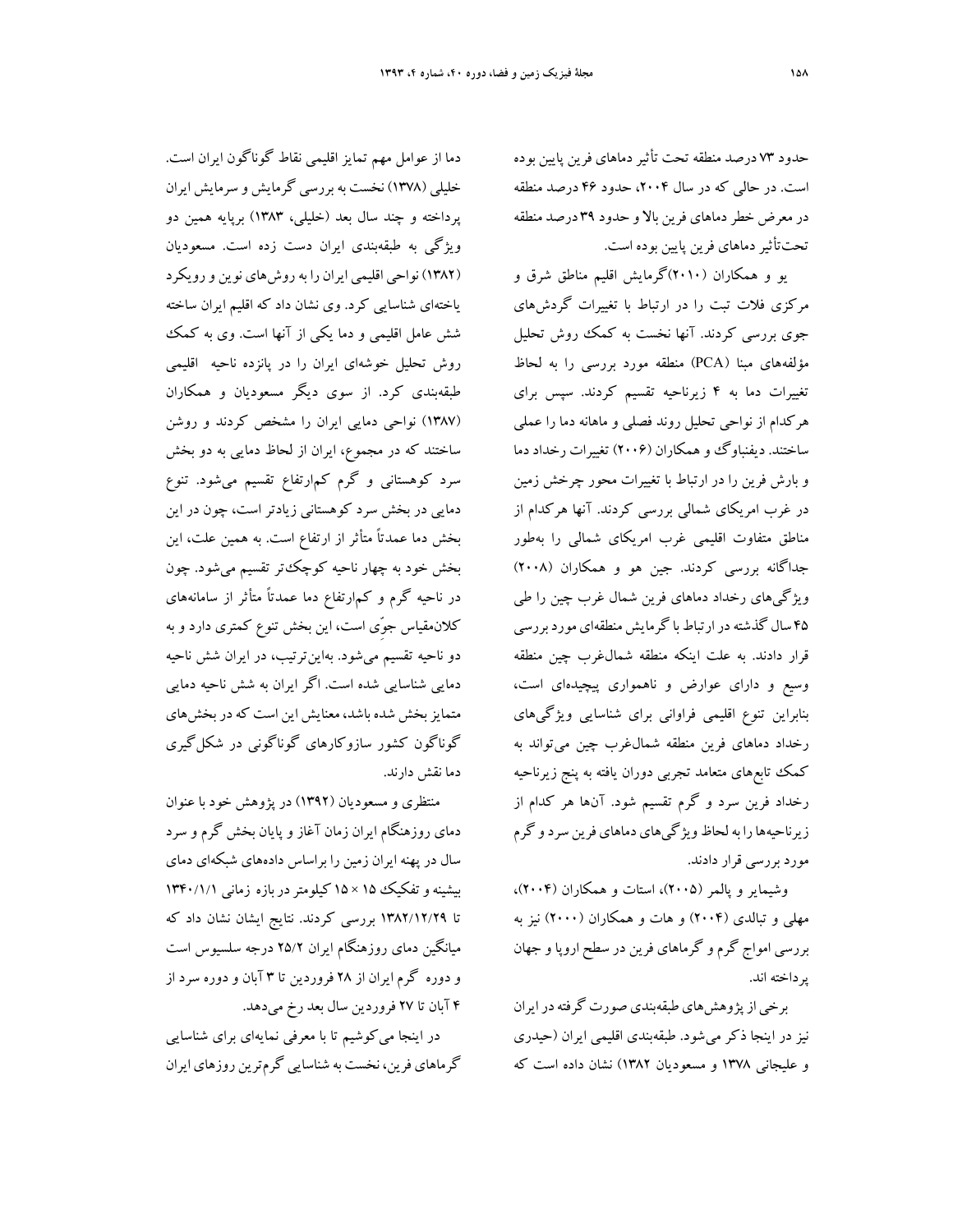بپردازيم و سپس باروشهاي پهنهبندي، نواحي دمايي فرين گرم ايران را مشخص كنيم.

**2 دادهها و روششناسي** 

براي پهنهبندي گرماهاي فرين ايران، در اين پژوهش از پايگاه داده اسفزاري بهره بردهايم (پايگاه داده اسفزاري يك پايگاه داده اقليمي ملي است كه دادههاي دماي متوسط، دماي شبانه، دماي روزانه، بارش روزانه و يخبندان را در مقياس روزانه و تفكيك مكاني 15 × 15 كيلومتر در خود جاي داده است .اين پايگاهدادهدردانشگاه اصفهان از سوي مسعوديان در سال 1389 تهيه شده است. حكيم ابوحاتم اسفزاري اخترشناس و رياضيدان ايراني است كه حدود سال هاي ۴۳۷- ۵۰۶ قمري به علت نگارش كتاب آثار عُلوي به زبان فارسي كه بخشهايي از آن درباره هواشناسي است، شهرت دارد. پايگاه داده اسفزاري بر پايه دادههاي ميانگين دماي روزانه 663 ايستگاه همديدي و اقليمي كشور از 1340/1/1 تا1383/10/11 تهيه شده است (شكل 1). ياختههاي اين پايگاه داده 15 × 15 كيلومتر و به روش كريجينگ محاسبه شده است. بنابراين ابعاد آرايه دماي روزانه ايران در پايگاه داده اسفزاري7187 × 15992 است. در اين پايگاه سطرها (15992 روز) نماينده زمان و ستونها (7187 ياخته) نماينده مكان هستند.

دراين پژوهش براي شناسايي رخداد گرماهاي فرين از نمايه انحراف بهنجارشده دما بهره برديم. اين نمايه را فوجيبه و همكاران (2007) معرفي كردهاند. براي دستيابي به اين نمايه نخست بايد ميانگين بلندمدت دما براي هريك از روزهاي تقويمي سال محاسبه شود. ميانگين بلندمدت دماي روزانهدوره موردبررسي به كمكرابطه(1) بهدست ميآيد.

$$
\overline{T_*(i,j)} = \sum_{n=1340}^{1383} T_*(i,j,n) / N \tag{1}
$$

كه در آن، *i* روز، *j* ماه و *n* ســال اســت. چنانكه گفته شــد، دوره مورد بررســي از 1340/1/1 تا 1383/10/11 و

برابر با 15992 روز اســـت. پس براي محاســـبه ميانگين بل ند مدت د ماي هر كدام از روز هاي موردنظر از م قادير دماي مربوط به 44 ســـال ميانگين گرفته ميشـــود. پس از محاســـ به ميانگين بل ندمدت براي از بين بردن نو فه هاي موجود در ميانگين دماي روزانه، ميانگين متحرك 9 روزه، سه بار روي اين دادههاِاعمال ميشود. بعد از طي شدن اين مراحل، انحراف دماي هريك از 15992 روز مورد بررسي از ميانگين بلندمدت همان روز به كمك رابطه (2) محاسبه ميشود.

$$
\Delta T_{*}(i, j, n) = T_{*}(i, j, n) - T_{*}(i, j). \tag{Y}
$$

مقدار  $\Lambda T_*$  نماينده انحراف مطلق د ماي هر روز هر محل (ياخته) نســـبت به ميانگين بلندمدت دماي همان روز در همان محل اســـت و برحســـب زمان و مكان متفاوت خواهد بود. از آنجا كه روي هرنقطه جغرافيايي معين دامنه تغييرات دما در هريك از روزهاي سال ممكن ا ست ب سيار متفاوت با شد، بنابراين مقاديرمطلق انحراف دما از ميانگين *T* ( نميتواند مبناي مقايســـه دماهاي بلندمدت هرروز ( فرين زمانهاي متفاوت باشـــد. همين اســـتدلال در مورد تشـــخيص اهم يت م قادير مطلق انحراف د ما از م يانگين بلندمدت كه در نقاط جغرافيايي گوناگون محاسبه شدهاند نيز صادق است. مثلاً ۵+ درجه انحراف دما براي نقاطي كه در عرض هاي جنوبي قرار دار ند و تغييرات د مايي آن ها ا ساساً ناچيز ا ست ب سيار مهمتر از همين مقدار انحراف دما براي نقاطي اســت كه در ســرزمينهاي خشــك ايران قرار گرفتهاند ودامنه تغييرات دماي آنها بســيار بزرگ اســت. براي نمونه چ نانكه شـــكل 2 هم نشـــان ميد هد مثلاً 5 درجه انحراف دما در بندرعباس تغيير دمايي عمدهاي به شـــمــار ميآيــد درصـــورتيكــه همين مقــدار انحراف براي ايســتگاهي مانند مشــهد پديدهاي معمول اســت. در نتيجـه مقـايســــه كردن انحرافهـاي مطلق دمـاي نقـاط جغرافيــايي متفــاوت نميتوانــد معرف واقعي گرمــاهــاي فرين باشد.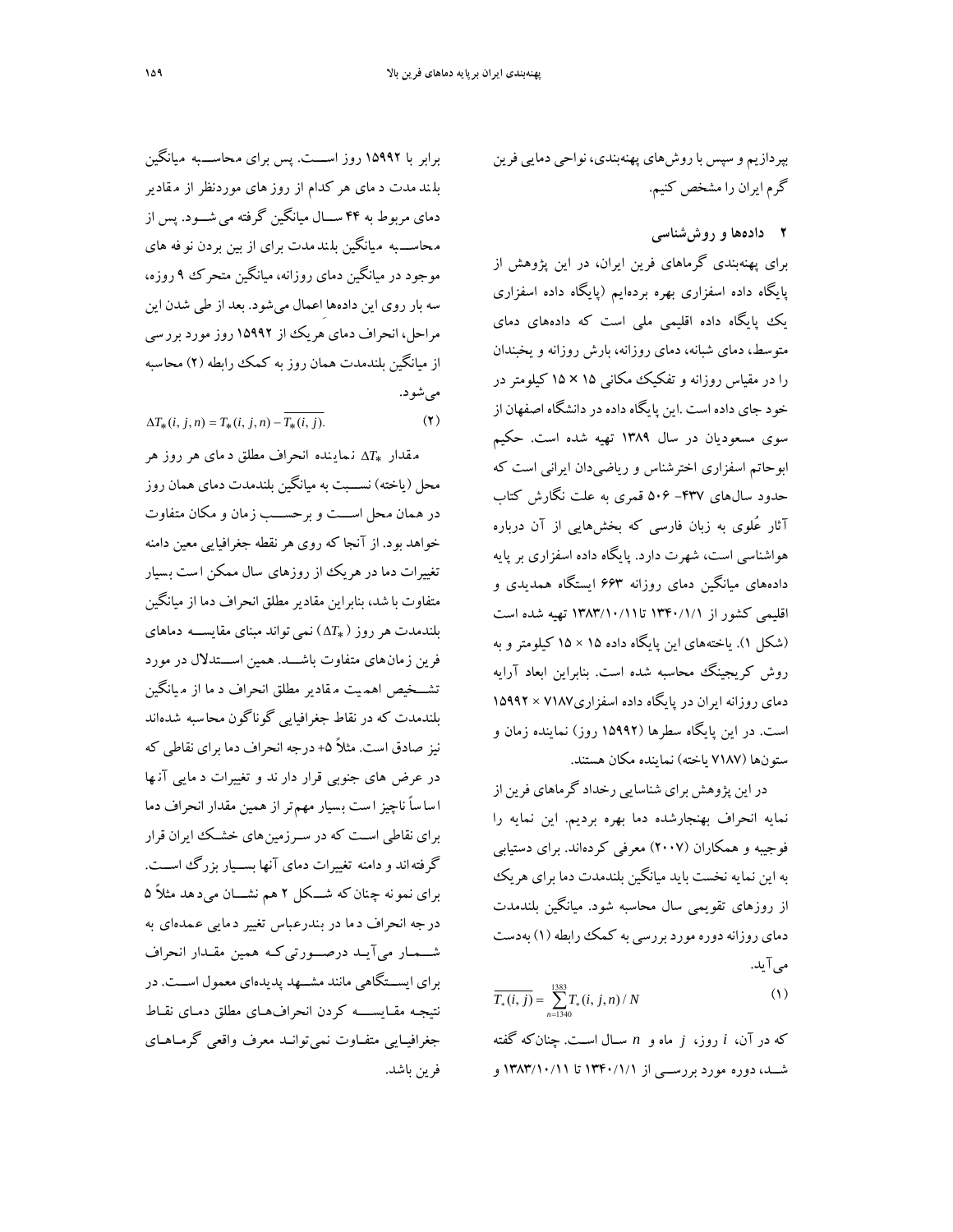شكل 3 نيز همين واقعيت را اما در مورد انحراف دماي 2 زمان متفاوت در يك مكان ثابت نشــان ميدهد. مثلاً در بندرعباس كه ا صولاً تغييرات دما چندان زياد ني ست ميزان انحراف دما در دوره سرد سال در قياس با دوره گرم سال افزايش مييابد. بنابراين مثلاً 5 درجه انحراف دما در دوره گرم ســــال انحراف دمـايي بزرگي بـه شـــمـار ميآيـد، درصــورتي كه همين مقدار انحراف در دوره ســرد ســال پديدهاي معمول است.

ب نابراين، براي آن كه مقادير انحراف د ماي ز مان هاي متفاوت در يك نقطه جغرافيايي و مكانهاي گوناگون در يك زمان معين با يكديگرقابل مقايســه باشــند لازم اســت مقــاد ير م ط لق ا ن حراف دمــا بــه كمــك پراش دمــا *T* روي پنجره 31 روزه براي استانداردسازي شود. پراش هر روز تقويمي به ك مك راب طه (3) بهدســــت ميآ يد وميانگين متحرك 9 روزه سـه بار روي آن اِعمال ميشـود تا نوفهها از بين برود.

$$
\sigma^{2}(i, j) =
$$
\n
$$
\sum_{n=1340}^{1383} \sum_{j=j-15}^{j+15} [\Delta T_{*}(i, j', n) - \Delta T(i, j')]^{2} / 31N
$$
\n
$$
(4.122) \sum_{n=1340}^{1383} \sum_{j=15}^{j+15} [\Delta T_{*}(i, j', n) - \Delta T(i, j')]^{2} / 31N
$$

ميانگين انحراف دما روي پنجره 31 روزه است و ) , (*Tij* از رابطه (4) بهدست ميآيد.

$$
\overline{\Delta T_*(i,j)} = \sum_{n=1340}^{1383} \sum_{j=j-15}^{j+15} \Delta T_*(i,j^{'},n)/31N
$$
 (7)

ســرانجام نمايه تفاضــل دماي بهنجار شــده (NTD (كه با *x* نموده شده ا ست ، به كمك رابطه زير محا سبه نمايه ميشود.

$$
x_*(i, j, n) = \Delta T_*(i, j, n) / \overline{\sigma_*(i, j)}
$$
 (2)

که در آن، 
$$
\overline{\sigma_*(i,j)} = \sqrt{\sigma^2*(i,j)}
$$
 است.

اين نمايه براي 7187 ياخته و روي هر ياخته براي 15992 روزمحاسبه شد. سپس براي هريك از 15992 روز بررسي شده ميانگين مكاني نمايه  $x_*$  روي ايران و درصد *x* داشته استخراج شد. مساحتي از ايران كه 2

بهاينترتيب يك آرايه 2\*15992 بهدست آمد كه بزرگي و گستره گرماهاي ايران براي هريك از روزهاي بازه 1340/1/1 تا 1383/10/11 را نشان ميدهد. اين آرايه برحسب مقادير ميانگين و گستره مرتب شد و از بين ارقام اين آرايه 264 روز نخست كه دماي ايران دستكم 2 انحراف معيار از ميانگين بلندمدت خود بيشتر بود *x* ( و گستره وسيعي از ايران را گرما فراگرفته بود، ) 2 درحكم نمونه برگزيده شد.



**شكل .1** ايستگاههاي همديد و اقليمي.



**شكل .2** متوسط دماي ايستگاههاي مشهد و بندرعباس در روز اول فروردين در طي سال هاي ١٣٤٠-١٣٨٣.



**شكل .3** متوسط دماي ايستگاه بندرعباس در سردترين و گرمترين روز سال طي سالهاي .1383-1340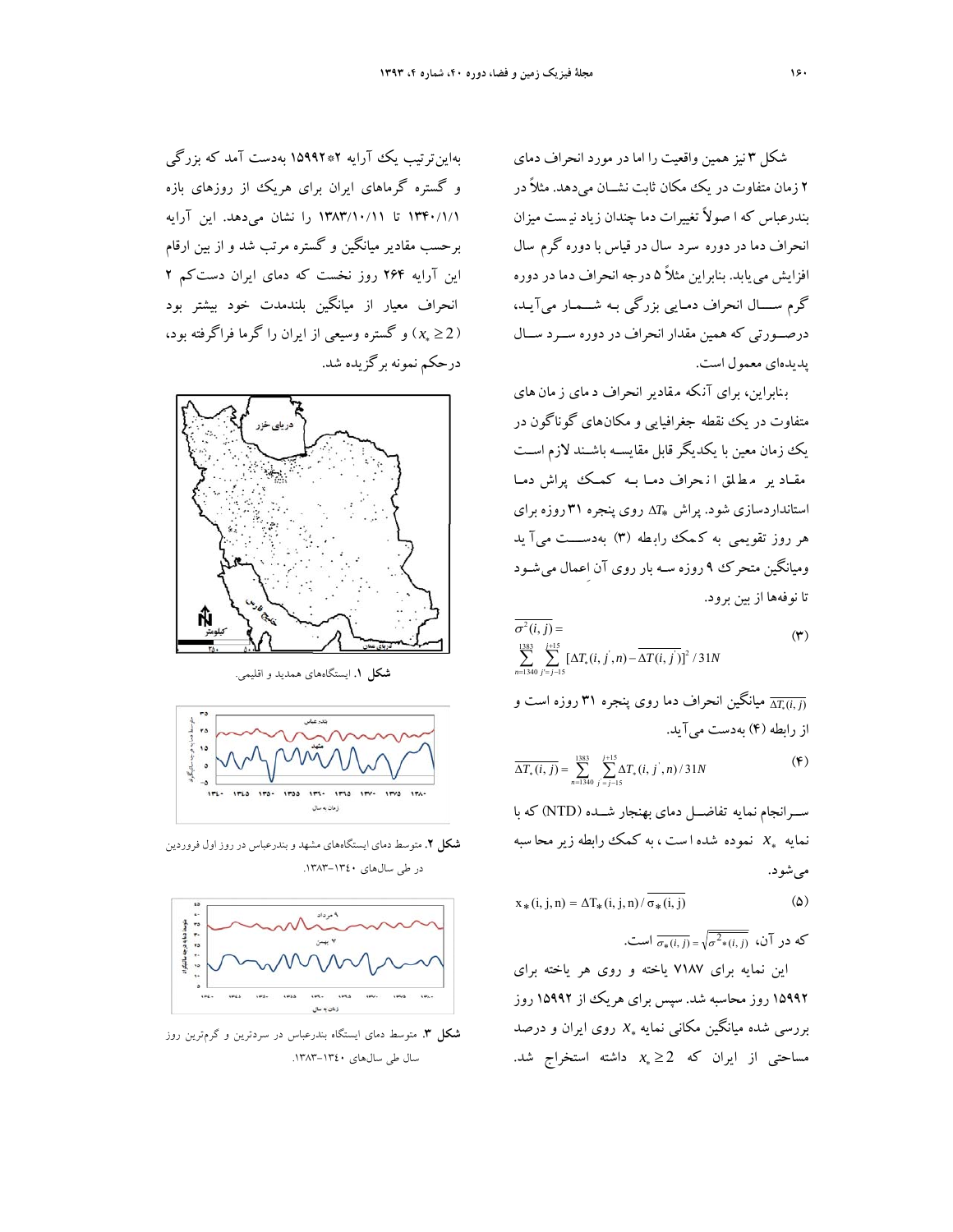

**شكل .4** درصد فراواني ماهانه 264 رخداد گرماي فرين ايران.



**شكل .5** نمودار درختي 264 گرماي فرين ايران روي 7187 ياخته.



**شكل .6** نمودار درختي پنج ناحيه دماي فرين گرم ايران.



**شكل .7** نواحي دماي فرين گرم ايران.

براي پهنهبندي گرماهاي فرين ايران روي دادههاي ميانيابي شدهآرايه 264 × 7187 خوشهبندي باروش ادغام وارد صورت گرفت تا مرز نواحي بهصورت دقيق مشخص شود. براساس اين روش دو نقطه را در صورتي متعلق به يك ناحيه ميدانيم كه انحراف بهنجارشده دماي همه روزهاي آنها به اندازه كافي به يكديگر نزديك باشد. در واقع

ياختههاي ايران در 264 روز برگزيده براساس درجه همانندي انحراف بهنجارشده دما با يكديگر خوشه شدهاند (شكل 5). براساس اين تحليل 5 ناحيه گرم فرين ايران شناسايي شد (شكل 6). با مشخص شدن ناحيه گرم فرين هريك ازياختهها نقشهپهنهبندي گرماهاي فرين ايران رسم شد (شكل 7).

**3 يافتههاي پژوهش** 

همانطور كه شكل 4 نشان ميدهد بيشتر گرماهاي فرين ايران در دي ماه رخ داده است. كمترين رخداد گرماهاي فرين ايران بهترتيب متعلق به ماههاي خرداد، آبان، تير، مردادو شهريوراست. نتايج اين پژوهش نشان داد كه ايران را بهلحاظ دماهاي فرين گرم ميتوان به 5 ناحيه متمايز دستهبندي كرد (شكل 7). اينك برخي از ويژگيهاي عمومي نواحي دماي فرين گرم ايران را برميشماريم.

ناحيه شمال و شمال غربي: اين ناحيه 9 درصد از پهنه ايران را در بر ميگيرد و در شمال و شمال غرب كشور گسترده شده است. ميانگين نمايه انحراف بهنجارشده دما در اين ناحيه برابر با 2/2 است. گرمترين و فراگيرترين گرماهاي اين ناحيه در بهمن ماه ديده شده و در مرداد ماه شدت گرماهاي فرين به حداقل ميرسد. اين ناحيه بيشترين ميزان انحراف معيار ماهانه را در بين نواحي به خود اختصاص داده است. اين مسئله بدين معنا است كه رويداد گرماهاي فرين فقط در برخي ماهها روي ميدهد. بنابراين سامانههاي ايجادكننده گرماهاي فرين در اين ناحيه فقط در بخشي از سال فعال ميشوند. در اينجا روز 1344/11/6 درحكم نماينده روزي كه بيشينه نمايه در اين ناحيه قرار گرفته مورد بررسي قرار گرفته است. با توجه به شكلهاي -9الف، -9ب و -9ج كه نقشههاي NTD و ميدان ارتفاع ژئوپتانسيلي (ژئوپتانسيل متر) ،باد مداري و نصفالنهاري (متربر ثانيه) و دما (درجه سلسيوس) ترازهاي ١٠٠٠و ٥٠٠ هكتوپاسكال است. در تراز 500 هكتوپاسكال استقرار پشته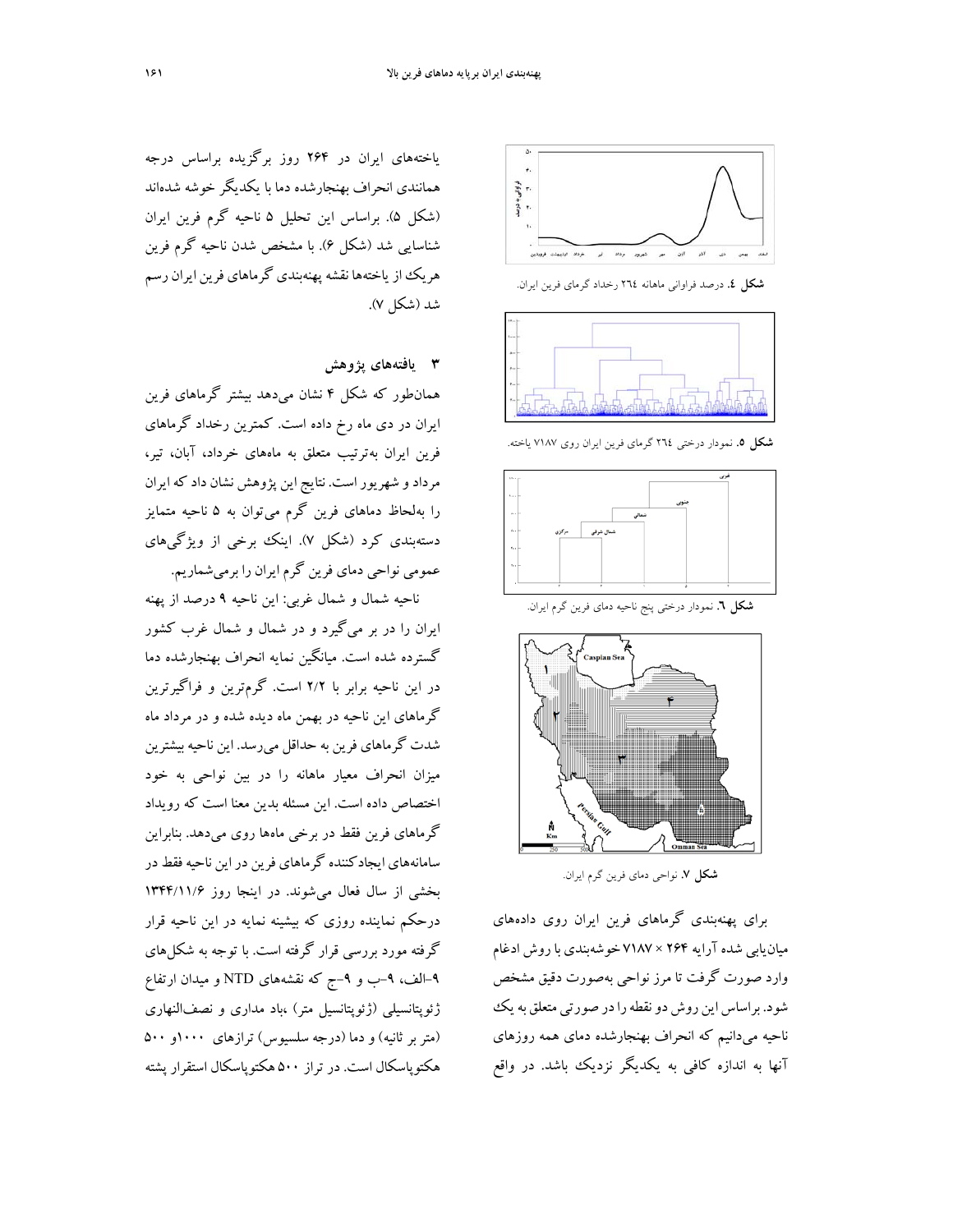روي شرق ايران به شكل اُمگا منجربهپايداري وماندگاري هواي گرم روي ايران شده است. اين هواي گرم با ناوه شرق مديترانه از روي شبهجزيره عربستان و شمال افريقا به ايران آورده شده است.درتراز 1000 هكتوپاسكال نيز كمفشاري كه همزمان با ناوه مياني روي تركيه مستقر شده هواي گرم را از جناح جنوبي به سمت شمال ايران دميده و پرفشار روي مغولستان نيز منجربه استقرار بيشتر هواي گرم روي ايران و ناحيه شمالي و مانع تخليه هوا به واسطه سامانه كمفشار ميشود. همانگونه كه اين شكلها نشان ميدهد بردارهاي باد نيز در اين ناحيه بيشينه است، پس هواي گرم با سرعت زياد با جهت جنوب غربي وارد وماندگار شده است.

ناحيه غربي: اين ناحيه محدوده استانهاي غربي كشور و بخش كوچكي از استان فارس (ارتفاعات سپيدان) را مي پوشاند كه بهصورت زبانهاي تا بخش هايي از درياي خزر كشيده شده است. 17/2 درصد از پهنه ايران توسط اين ناحيه پوشش داده شده است. اين پهنه عمدتاً منطبق بر دامنههاي غربي زاگرس است. ميانگين نمايه انحراف بهنجارشده دما در اين ناحيه برابر با 3/4 است. شديدترين گرماهاي فرين در پهنه ايران مربوط به اين ناحيه است و به همين علت اين ناحيه ازديگرنواحي كاملاً متمايزاست. در اين ناحيه انحراف بهنجارشده دما حدود يك درجه بالاتر از نواحي ديگر است. شديدترين و فراگيرترين گرماهاي فرين اين ناحيه در دي و بهمن رخ داده و در تير به كمينه شدت خود مي رسد. بهطور كلي بعد از ناحيه شمالي انحراف

معيار گرماهاي فرين در ماههاي متفاوت سال نسبت ديگر نواحي به بيشترين حد رسيده است. در اين ناحيه نيز مانند ناحيه شمالي رويداد گرماهاي فرين فقط در برخي از ماهها روي ميدهد. بنابراين سامانههاي ايجادكننده گرماهاي فرين در اين ناحيه نيزفقط در بخشي از سال فعال ميشوند. قرارگيري اين ناحيه با بيشترين ميزان نمايه انحراف بهنجارشده دما نشان ميدهد كه سامانههاي ايجادكننده گرماهاي فرين از غرب و جنوب غرب كشور وارد مي شوند واين ناحيه بيش وپيش از ديگر نواحي از آن متأثر مي شود. شكلهاي -10الف، -10ب و -10ج نقشههاي NTD و ميدان ارتفاع ژئوپتانسيلي (ژئوپتانسيل متر)، باد مداري و نصفالنهاري (متربرثانيه) ودما (درجه سلسيوس) ترازهاي 1000 و 500 هكتوپاسكال در روز 1344/10/20 را نشان ميدهد. شكل -10الف گوياي يك الگوي بندال دوقطبي است كه منجر به وزش مداري شاخه جنوبي بادهاي غربي شده، و نسبت به شرايط معمول خود در وضعيت جنوبيتري قرار گرفته و با خود هواي گرم را به ايران آوردهاند. بردارهاي باد در اين ناحيه نيز بيشينه است. نقشه تراز ۱۰۰۰ هكتوپاسكال نيز قرارگيري يك كمفشار را روي ايران نشان ميدهد. قرارگيري اين هسته كمفشار منجر به تقويت وزش بادهاي غربي شده است. كمفشار جنبقطبي نيز مانع تخليه هواي گرم حاره با كمفشار مستقر روي ايران شده و به اين شكل وزش گرم غربي تقويت شده است.



**شكل .8** ميانگين انحراف بهنجارشده دما براي پهنه ايران در 264 روز مورد بررسي.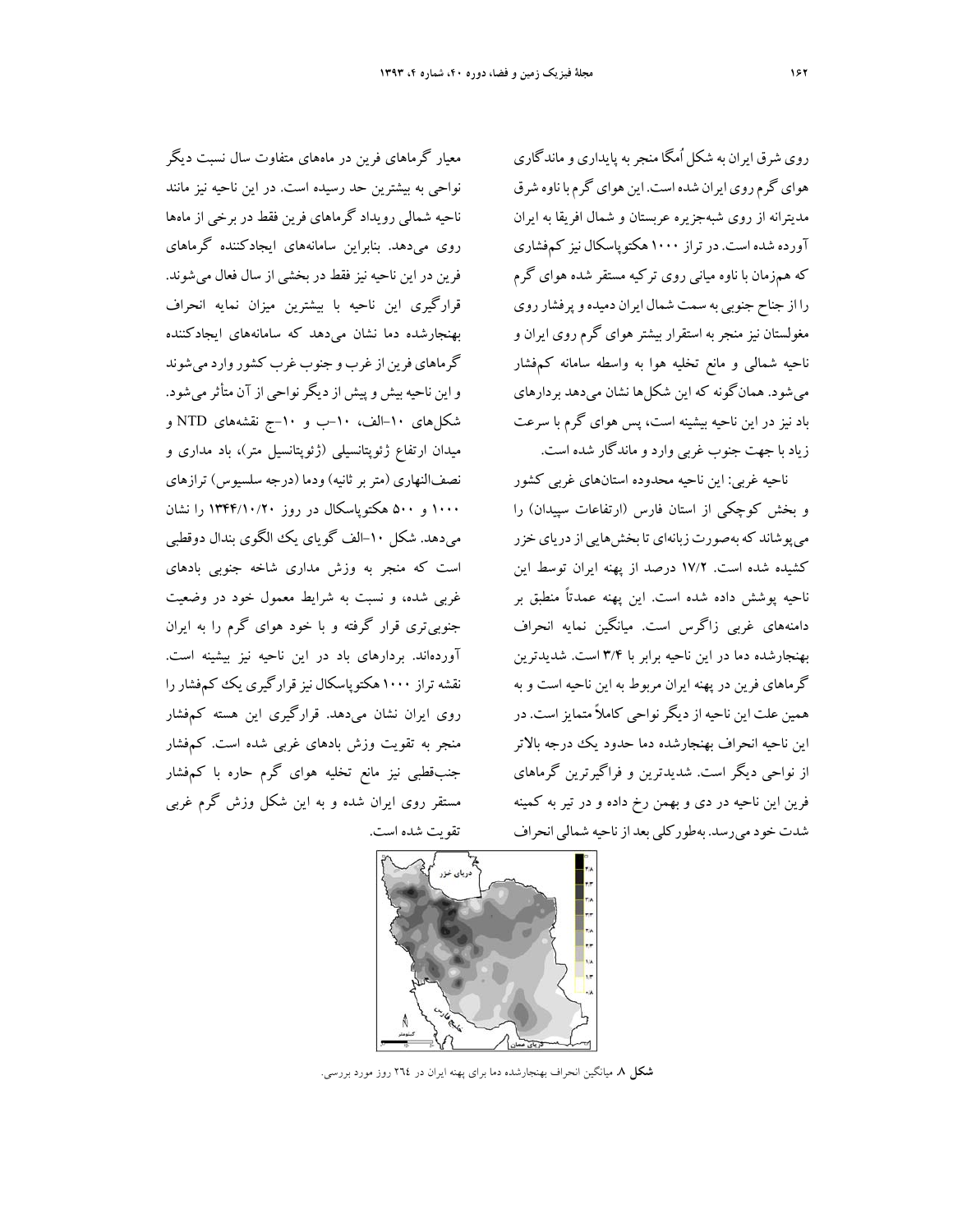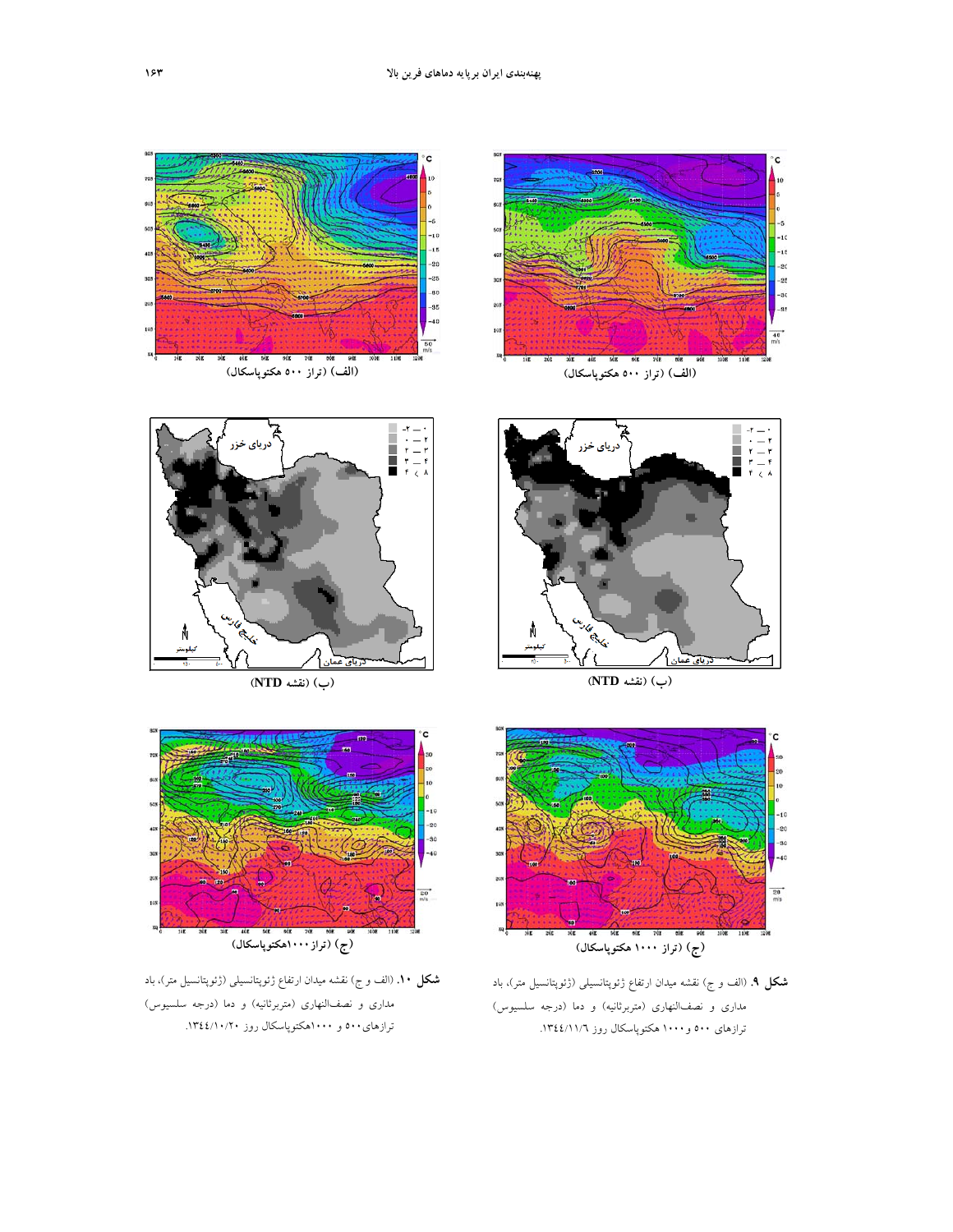برابر با 2/5 است. در اسفند ماه شديدترين و فراگيرترين گرماهاي فرين دراين ناحيهرخ ميدهد ودر شهريورماه به كمينه خودميرسد. قرارگرفتن در شرق ارتفاعات زاگرس و دور شدن از هستههاي سامانههاي وزشي ايجادكننده گرماي فرين باعث شده تا شدت گرماهاي فرين در اين ناحيه نسبت به ناحيه غربي زياد نباشد. براي بررسي علت رويدادهاي گرم فرين اين ناحيه روز 76/7/15 انتخاب شد. براساس شكل ۱۱–الف يك پُرارتفاع روى خليج فارس و شبهجزيره عربستان سلول خود را بسته و با چرخش ساعتگرد خود منجر به تزريق هواي گرم حاره از روي شمال افريقا و شبهجزيره عربستان به جنوب و مركز ايران شده است. شكل -11ج گوياي اين نكته است كه كمفشار جنبقطبي با گسترش به طرف عرضهاي جنوبي باعث هدايت هوايگرمموجوددر سامانهپُرارتفاع با جهت غربي و جنوب غربي روي جنوب ايران شده است.

ناحيه شمال شرقي: اين ناحيه حدود 19/5 درصد از ايران رادربر گرفتهو شامل مناطق شمال شرق تا بخشهاي مركزي شمال كشور است. ميانگين نمايه انحراف بهنجارشده دما در اين ناحيه برابربا 2/7 است. شديدترين و فراگيرترين گرماهاي فرين در اين ناحيه در ماه بهمن و كمينه آن نيز در مرداد روي داده است. اين ناحيه كمترين ميزان انحراف معيار ماهانه را در بين نواحي به خود اختصاص داده است. بدينمعنا كه گرماهاي فرين تقريباً در بيش از سهچهارم ماههاي سال روي ميدهد، بنابراين سامانههاي ايجادكننده آنها نيز در بيشتر ماههاي سال فعال هستند. روز 1382/12/16 (شكل 12) براي بررسي علت رويدادهاي اين ناحيه برگزيده شد. در اين روز در تراز 1000 كمفشارجنبقطبي زبانهاي را به سوي شمال شرق ايران ارسال و در اين ناحيه بادهاي غربي و جنوب غربي را حاكم كرده است، 2 پُرفشار كه در شرق و غرب اين زبانه كمفشار قرار گرفتهاند، مانع تخليه هواي گرم بهواسطه اين كمفشار شده و هواي گرم را روي اين ناحيه ماندگار





**(ب) (نقشه NTD (**



**شكل .11** (الف و ج) نقشه ميدان ارتفاع ژئوپتانسيلي (ژئوپتانسيل متر)، باد مداري و نصفالنهاري (متربرثانيه) و دما (درجه سلسيوس) ترازهاي ٥٠٠ و ١٠٠٠ هكتوپاسكال روز ١٣٧٦/٧/١٥.

ناحيه مركزي جنوبي: اين ناحيه 23/4 درصد از پهنه ايران را در بر گرفته و شامل بخشهايي از استانهاي مركزي و گوشههاييهايي از شمال خليج فارس است و بخشي از آن نيز بهصورت زبانهاي به درون ناحيه 2 وارد شده است كه اين بخش ازآن، برارتفاعات زاگرس منطبق است. ميانگين نمايه انحراف بهنجارشده دما در اين ناحيه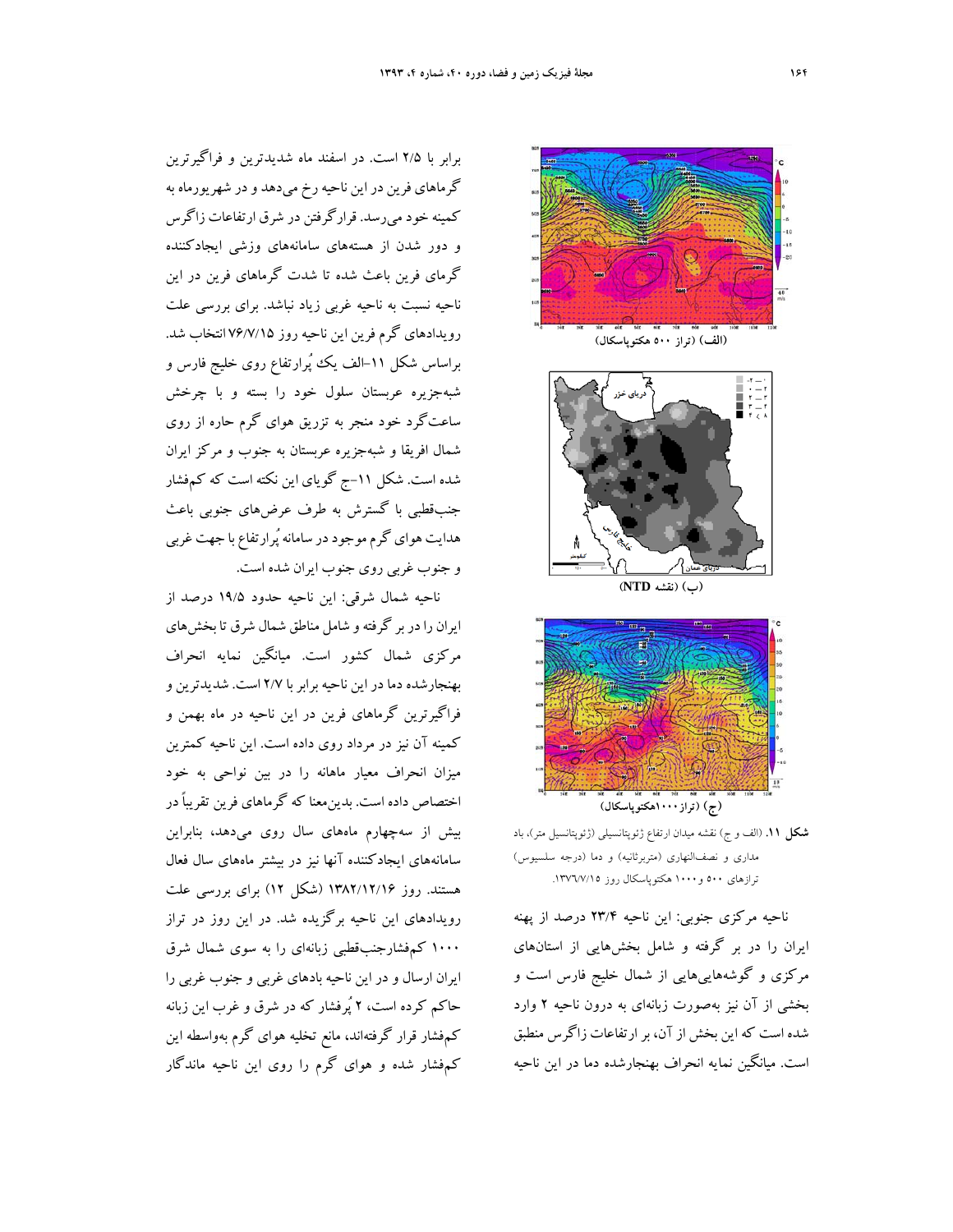كردهاند. درتراز 500 هكتوپاسكال نيزيكپشتهروي ايران مستقر شده كه با جهت جنوب غربي و با سرعت زياد هواي گرم را به اين ناحيه سوق داده است. اين دو پديده در هر دو تراز 1000 و 500 هكتوپاسكال منجر به وزش همسوي بادهاي گرم به اين ناحيه شدهاند.

ناحيه جنوب و جنوب شرقي: اين ناحيه حدود 30/9 درصد پهنه ايران را در بر گرفته و ميانگين نمايه انحراف بهنجارشده دما در اين ناحيه برابر با 1/5 است. اين ناحيه جنوب ، جنوب شرق وبخشهايي از شرق كشورفرا گرفته است. بيشينه گرماي فرين اين ناحيه در ارديبهشت و مرداد و كمينهآن درآبان ماه است. انحراف معيار گرماهاي فرين در ماههاي متفاوت سال 0/44 است. براي اين ناحيه روز 1382/9/28 (شكل 13) برگزيده شد. در اين روز در تراز 500 هكتوپاسكال محور پشته كوچكي روي جنوب شرق ايران مستقر شده و بادها جهت جنوب غربي به خود گرفتهاند.درتراز 1000 نيزوزش ساعتگردبادها گسترش هواي گرم حارهاي به جنوب شرق ايران را بهواسطه سامانه پرارتفاع نشان ميدهد. پس در اين اينجا نيز بادهاي 2 تراز 1000 و 500 هكتوپاسكال با هم بهصورت همسو هواي گرم را به ناحيه وزش ميدهند.

| ميانگين انحراف<br>معیار مکانی در<br>$^{\circ}$ C ناحيه | ميانگين نمايه<br>انحراف<br>بهنجارشده دما<br>$\mathbf{C}$ | درصد<br>يهنه                      | ناحبه             |
|--------------------------------------------------------|----------------------------------------------------------|-----------------------------------|-------------------|
| ۱Д                                                     | Y/Y                                                      | ٩                                 | شمالی و شمال،غربی |
| $\sqrt{V}$                                             | $\mathbf{r}/\mathbf{r}$                                  | V/T                               | غربى              |
| $\frac{1}{2}$                                          | Y/0                                                      | $\mathbf{Y}\mathbf{Y}/\mathbf{Z}$ | مرکزی             |
| $\frac{1}{2}$                                          | Y/V                                                      | 19/0                              | شمال شرقی         |
| .40                                                    | $1/\Lambda$                                              | $r \cdot 4$                       | جنوب و جنوبشرقبي  |







**(ب) (نقشه NTD (**



**شكل .12** (الف و ج) نقشه ميدان ارتفاع ژئوپتانسيلي (ژئوپتانسيل متر)، باد مداري و نصفالنهاري (متربرثانيه)و دما (درجه سلسيوس) ترازهاي ٥٠٠ و١٠٠٠ هكتوپاسكال روز ١٣٨٢/١٢/١٦.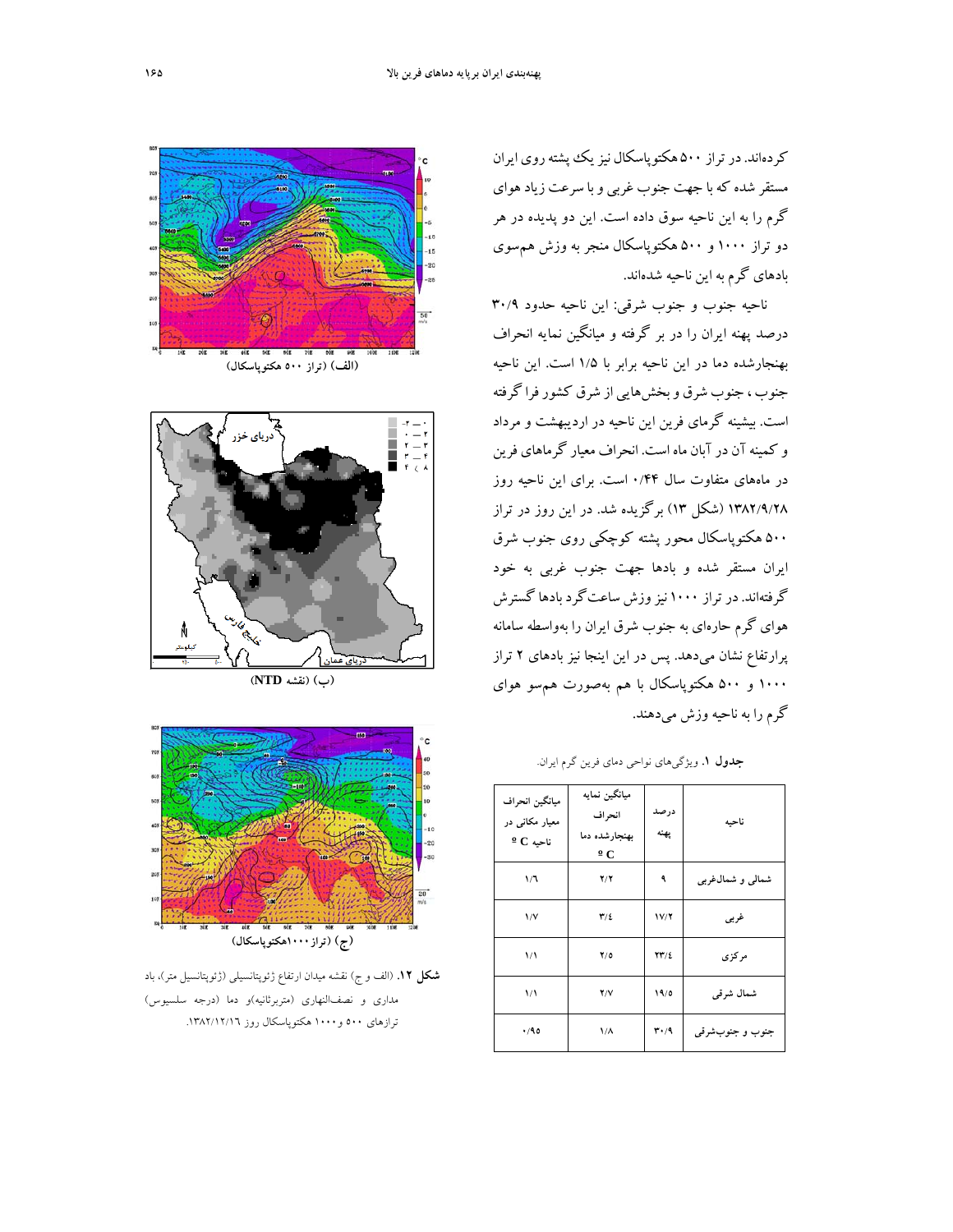| انحراف معیار زمانی | اسفند        | بهمن                    | دی                      | آذر                     | آبان                    | مهر         | شهريور                  | مر داد          | تير                     | ارديبهشت | فروردين      | ناحيه     |
|--------------------|--------------|-------------------------|-------------------------|-------------------------|-------------------------|-------------|-------------------------|-----------------|-------------------------|----------|--------------|-----------|
| $\cdot$ / $\vee$ 1 | $1/\epsilon$ | Y/9                     | Y/Y                     | Y/Y                     | Y/Y                     | Y/Y         | Y/Y                     | $\cdot/\Lambda$ | $\cdot/\Lambda$         |          | Y/Y          | شمالى     |
| $\cdot$ /02        | $Y/\Lambda$  | $\mathbf{r}/\mathbf{r}$ | $\mathbf{r}/\mathbf{r}$ | $\mathbf{r}/\mathbf{1}$ | $\mathbf{r}/\mathbf{r}$ | $Y/\Lambda$ | $\mathbf{r}/\mathbf{v}$ | $Y/\Lambda$     | $1/\Lambda$             | Y/Y      | ٣            | غربى      |
| .122               | Y/Y          | Y/Y                     | Y/O                     | $Y/\circ$               | $Y/\circ$               | 1/7         | $1/\Lambda$             | $Y/\Sigma$      | $\mathbf{Y}/\mathbf{T}$ | Y/T      | $Y/\epsilon$ | مركزى     |
| $\cdot$ /۳۹        | Y/Y          | $\mathbf{r}/\mathbf{1}$ | Y/Y                     | Y/9                     | $Y/\epsilon$            | Y/Y         | 1/9                     | 1/9             | Y/Y                     | Y/Y      | Y/Y          | شمال شرقى |
| .122               | $Y/\lambda$  | 1/7                     | $\sqrt{}$               | 1/9                     | 1/7                     | 1/9         | $\sqrt{V}$              | Y/T             | $Y/\Sigma$              | Y/T      | $1/\Lambda$  | جنوبي     |

**جدول .2** ميانگين انحراف بهنجارشده دماي (درجه سلسيوس) نواحي فرين گرم ايران در ماههاي متفاوت سال.



**شكل .13** (الف و ج) نقشه ميدان ارتفاع ژئوپتانسيلي (ژئوپتانسيل متر)، باد مداري و نصفالنهاري (متربرثانيه)و دما (درجه سلسيوس) ترازهاي 500 و1000 هكتوپاسكال روز **.**1382/9/28

### **4 نتيجهگيري**

در اين پژوهش با استفاده از نمايه انحراف بهنجارشده دما، روزهاي همراه با گرماي فرين ايران شناسايي شد. تحليل خوشهاي روي روزهاي فرين گرم ايران نشان داد كه اين سرزمين را ميتوان به پنج ناحيه دماي فرين گرم طبقهبندي كرد. بيشتر گرماهاي فرين ايران در ماههاي زمستان و پاييز روي داده است. شديدترين گرماهاي ايران بهخصوص در سالهاي اخير در ناحيه غرب و جنوب غرب ايران (ناحيه 2) رخ داده است. در اين ناحيه انحراف بهنجارشده دما حدود يك درجه بيشتر از ديگر نواحي است، قرارگيري اين ناحيه با بيشترين ميزان نمايه انحراف بهنجارشده دما نشان ميدهد كه سامانههاي ايجادكننده گرماهاي فرين از غرب و جنوب غرب كشور وارد مي شوند و اين ناحيه بيش وپيش ازديگرنواحي ازآن متأثرميشود. بيشترين انحراف معيار مكاني نيز متعلق به اين ناحيه است، بدينمعنا كه اين ناحيه داراي همگني مكاني كمي از نظر شاخص NTDاست، يعني سامانههاي ايجادكننده گرماهاي فرين اين ناحيه را بهطور يكسان مورد هجوم قرار نميدهند، برخي مناطق بيشتروبرخي نيز كمترتحتتأثيراين سامانهها قرار مي گيرند. اما بالاترين انحراف معيار زماني به ناحيههاي شمالي و غربي تعلق دارد، اين مسئله بدينمعنا است كه رويداد گرماهاي فرين در اين نواحي فقط در برخي ماهها روي ميدهد. بنابراين سامانههاي ايجادكننده گرماهاي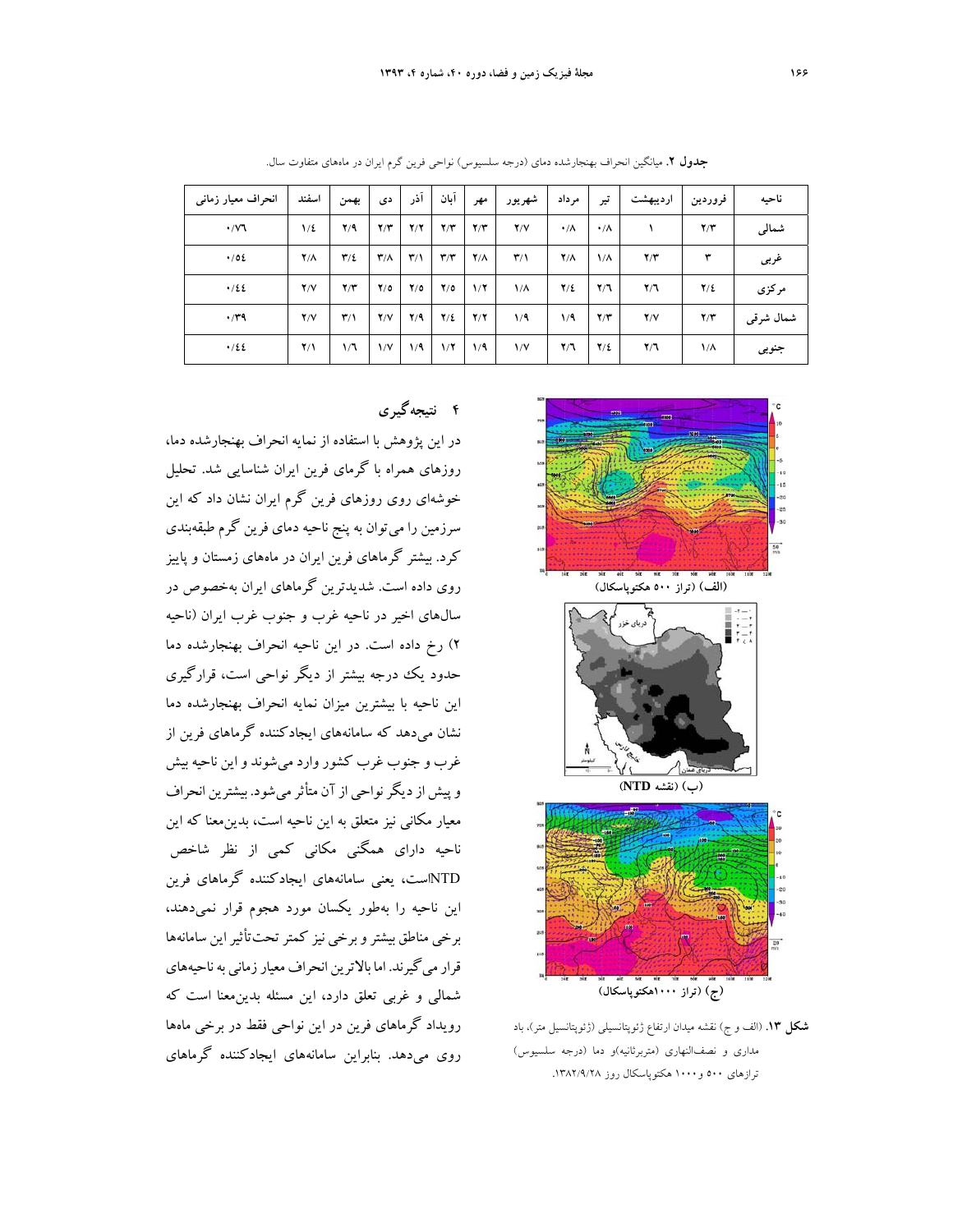فرين در اين ناحيه فقط در بخشي از سال فعال مي شوند. كمترين انحراف معيار زماني متعلق به ناحيه شمال شرقي و كمترين انحراف معيار مكاني متعلق به ناحيه جنوب و جنوب شرقي است. براي بررسي علت ايجاد گر ماهاي فرين در اين نواحي براي هر ناحيه يك روز كه در آن شاخص NTD در ناحيه مورد نظربهصورت بيشينه متمركز شده بود به مثابه نماينده انتخاب شد.

نقشه NTD و ميدان ارتفاع ژئوپتانسيلي (ژئوپتانسيل متر) ، باد مداري و نصفالنهاري (متر بر ثانيه) ودماي (درجه سلسيوس) ترازهاي 1000و500 هكتوپاسكال در روز نمونه رسم شد. با توجه به اين شكلها علت بيشتر اين رويدادهاي گرم فرين قرارگيري نواحي در زير پشته مياني و گسترش كمفشار در تراز پايين بود. وزش همسوي بادها با جهت غرب و جنوب غربي در هر دو تراز هواي گرم حاره را از شمال افريقا و شبهجزيره عربستان روي ايران تزريق مي كردند.

**مراجع**  براتي، غ،. موسوي، س. ش،. ،1384 جابهجايي مكاني موجهاي زمستاني گرما در ايران، م.جغرافيا و توسعه، .52-41 ،**5**

- حيدري، ح. و عليجاني، ب.، ١٣٧٨، طبقهبندي اقليمي ايران با استفاده از تكنيكهاي آماري چند متغيره، م. پژوهشهاي جغرافيايي، ،**37** .74-57
- خليلي، ع،. ،1378 تحليل سهبعدي درجهروزهاي گرمايش و سرمايش در گستره ايران، م. فصلنامه تحقيقات جغرافيائي، 2**0**(۵۴)، ۷–۱۹.
- خليلي، ع،1383،. تدوين يك سامانه جديد پهنهبندي اقليمي از ديدگاه نيازهاي گرمايش - گرمايش محيط و اِعمال آن بر گستره ايران، م. فصلنامه تحقيقات جغرافيائي، ،**75** .15-5

شيرغلامي، ه. و قهرمان، ب،1384،. بررسي روند تغييرات

دماي متوسط سالانه در ايران، م. علوم و فنون كشاورزي ومنابع طبيعي، **9**(1)، .25-9

- عساكره، ح،1380،. تجزيه و تحليل آماري اقليمي سريهاي زماني دما در ايران، رساله دكتري، دانشگاه اصفهان.
- مسعوديان، س ا،1382،. تحليل ساختار دماي ماهانه ايران، م. علوم انساني دانشگاه اصفهان، **15**(2و1)، .96-87
- مسعوديان، س. ا،1382،. نواحي اقليمي ايران، م. جغرافيا و توسعه، ،**2** .184-171
- مسعوديان، س. ا،1384،. بررسي روند دماي ايران در نيم سده گذشته، م. پژوهشهاي جغرافيايي، ،**54** .45-29 مسعوديان، س. ا. ،زينالي، ح،. و حجتي زاده، ر،. ،1387 نواحي دمايي ايران، م. فصلنامه تحقيقات جغرافيايي،

# 184-171 ،**89**

منتظري،م،. مسعوديان،س ا،. ،1392 تقويم دمايروزهنگام ايران، فصلنامه جغرافيا و توسعه، ،**31** .14-1

- Anyadyke, R. N. C., 1987, A multivariate classification and regionalization of West African climates, J. Climatology,**7**, 157-164.
- Brown, B. G., and Katz, R.W., 1993, Regional analysis of temperature extreme: spatial analog for climate change?, J. Climate., **8**, 108-119.
- Bunkers, M. J., Miller, Jr. J. R. and DeGaetano, A. T., 1996, Definition of climate regions in the northern plains using an objective clustermodification technique, J. Climate, **9**, 30-146.
- Diffenbaugh, N. S., Bell, J. L., and Sloan, L. C., 2006, Simulated changes in extreme temperature and precipitation events at 6 ka,<br>Palaeogeography, Palaeoclimatology, Palaeoclimatology, Palaeoecology, **236**,151-168.
- Dixit, P. N. and Chen, D., 2010, Farm-scale zoning of extreme temperatures in Southern, Mallee, Victoria, Australia, J. Biosystems Enginering, **105**,198-204.
- Norte, F. A., Simonelli, S. C., Seluchi, M. and Viale, M., 2006, Characteristics of three extreme maximum temperature episodes in Mendoza, Argentina, Proceedings of 8 ICSHMO, Foz do Iguaçu, Brazil, 1877-1882.
- Fovell, R. G., 1992, Problems associated with the inclusion of redundant and irrelevant variables